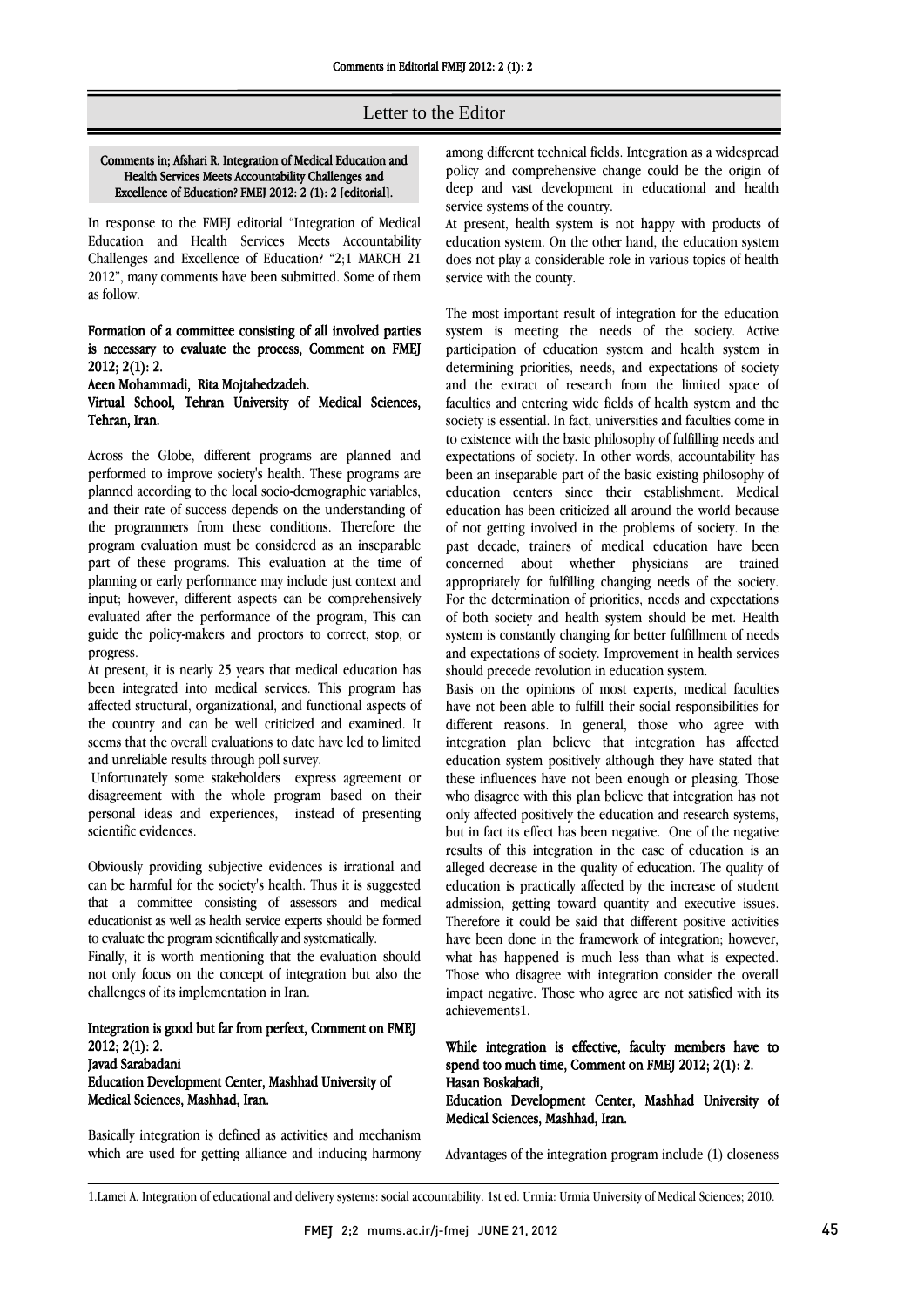of health system to university fields and, (2) increase in the authority of university in changing the health system according to scientific needs. One major disadvantage is imposing the burden of patients on faculty members, which is more than their needs and potentials.

 It seems that if the process is managed in a way that the education system can find educational patients and faculty members are not forced to spend too much time and energy on patients. This program will be more efficient if we could save time for faculty members to do teaching and research.

#### Health services appeared to be the most important field for medical education, Comment on FMEJ 2012; 2(1): 2. Fatemeh Moharreri

# Department of Psychiatry, Mashhad University of Medical Sciences, Mashhad, Iran.

 Medical education is of prime importance because of vast diseases. Medicine is a holy field and definitely has to be organised by people with sufficient skills, capabilities, and enough commitment. The necessity of change in medical needs so that graduates can become skillful enough in the field of identifying and solving health problems of the society and the method of caring and protecting people's expansion of issues related to people's health and education plans should be decided on the basis of society health.

successes in recent decades and thousands of experts in different fields of medical sciences and levels have been trained who have had main roles in the decrease of fatality of society members and improving the health and hygiene In our country, medical education has achieved great level.

 In our country since 1983, with the formation of treatment and health ministry which was responsible for educating and training human force of health and treatment, the concrete manifestation of integration of education and besides providing appropriate facilities of learning during medical education period of students prepares more efficiency of them to better fulfill health and treatment health and treatment was realized. This kind of education needs of the society.

neeas of the society.<br>The integration of medical education in health ministry has led to community training of physicians and medical staff and increased the quality of health and treatment services.

 Medical education should accompany health in society criteria and health improvement and it's necessary that a medical student gets familiar with people's problems and environmental issues while studying theories.

 The first and probably the most important field in medical education are health, education and primary prevention. Education cannot be separated from the field of health and theoretical education with the examination of a few patients, medical education will totally be damaged and the graduates of this field will get confused after graduation because of insufficient attendance in society and health field and this is a great risk to the health and treatment field of treatment. If the topic of medical education is just limited to the county.

Integration has been a pragmatic and effective process, Comment on FMEJ 2012; 2(1): 2.

#### Abbas Zavar

## Addiction Research Centre, Mashhad University of Medical Sciences, Mashhad, Iran.

 I would like to express my gratitude to the effective attempts of the editor of the future of medical education journal for in the case of "the plan of the integration of medical education with health and treatment services", and in general I agree with this program because of the following reasons: (1) (2) Facing the real needs of the society. (3) Training students in a holistic approach and community oriented atmosphere, which can develop the quality of health and treatment services of the country. (4) Medical students and related fields educate practically in health centers. In scientific medical principles. In summary, this plan has improving educational goals. In reply to the call of opinions Preventing of separation of plans within the health system. addition, general physicians working in health centers, learn developed heath and educational criteria to a great extent.

 However, community-oriented medicine has encountered a past 20 years. Conducting updated reforms seems to be essential. Medical education curriculum should be more appropriate to changing pattern of diseases. In summary and similar to what has shown already () it seems the rate of lot of problems to fulfill the real needs of the society in the success of integration programs still has a long way to go.

 Integration has been effective but in expense of "Medicalisation" of the Ministry of health, Comment on FMEJ 2012; 2(1): 2.

### Hossein Karimi Moonaghi

 School of Nursing and Midwifery, Mashhad University of Medical Sciences, Mashhad, Iran.

 the case of integration program. (1) Training in a place in which the student is supposed to work after graduation is an educational principle and integration made this possible, which in my view is the best achievement of the integration. Prior commencing the integration program just a few Dear Sir, the following issues are respectfully expressed in educational fields belonged to Medical University.

 (2) The major disadvantage following conducting integration is "Medicalisation" of the Ministry of Health, as all positions are directed by physicians now. As a result the other branches of medicine are less involved.

# A more holistic approach should be focused in regard to integration, Comment on FMEJ 2012; 2(1): 2.

# Soleiman Sadeghi,

### Ghochan Health Center, Mashhad University of Medical Sciences, Mashhad, Iran.

 Providing the essential human force is important. Also familiarity among various branches of education, health and the importance and need to integrate medical educationresearch increase the common objectives. In contrast with